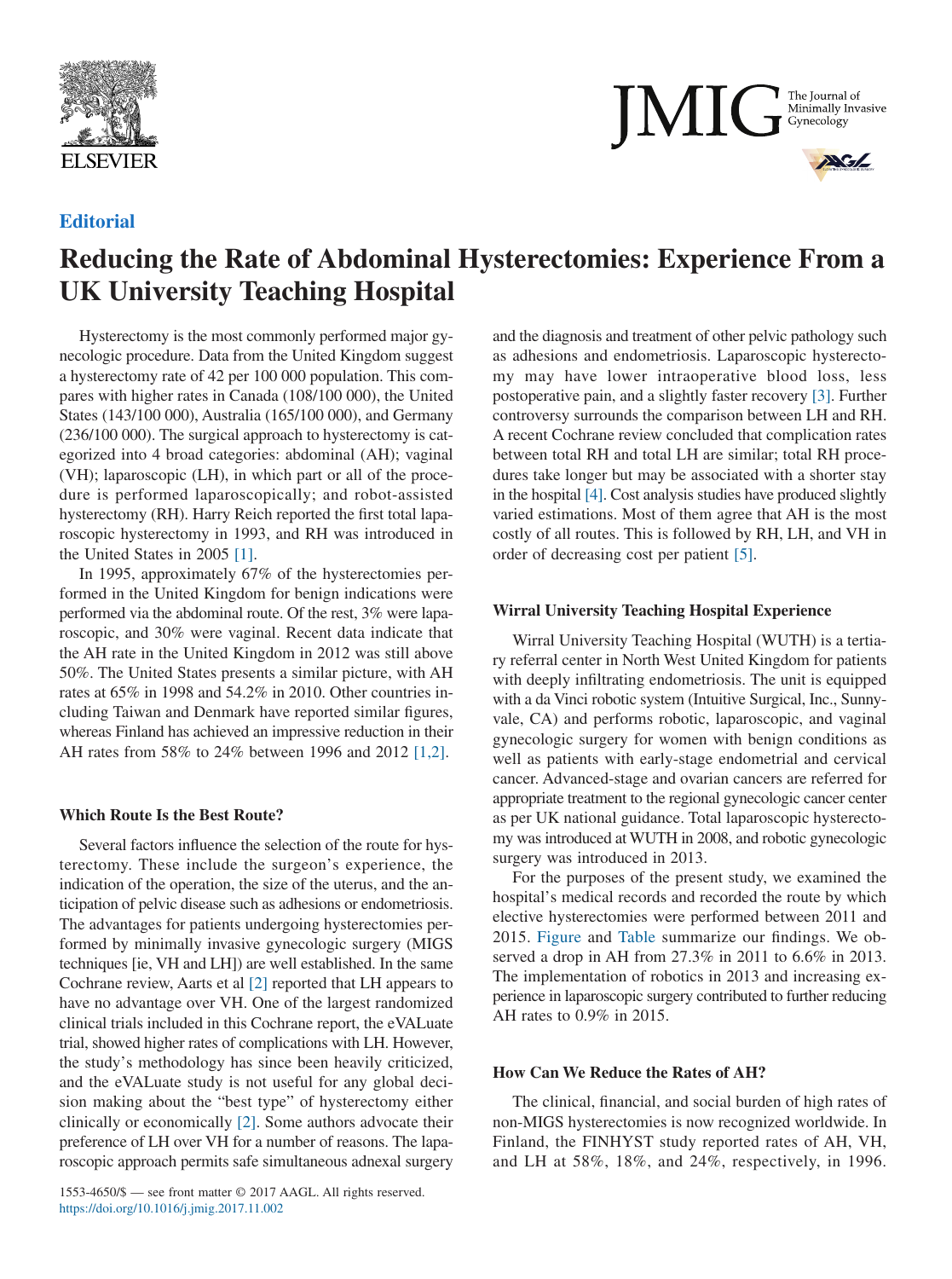<span id="page-1-0"></span>

Identifying the need to reduce the rate of AH, the Finnish gynecologic surgeons collaborated in clinical practice and training on a national level. A unified system of data collection for research and quality control was put together. Vaginal and laparoscopic surgery was promoted through national meetings, and an enhanced training programme was provided. As a consequence of this nationwide sharing of knowledge and expertise, the LH and VH rates increased to 36% and 44%, respectively, and AH dropped from 58% to 24% in 2006 [\[6\].](#page-2-5) Within a decade, the previous dominance of AH was surpassed by MIGS techniques. This outcome was similar in all types of public hospitals, including university, central, and local units [\[7\].](#page-2-6) Therefore, the FINHYST study represents one of the most impressive national learning curve studies in gynecologic surgery.

# <span id="page-1-1"></span>**Table**

The Types of Hysterectomies Performed at Wirral University Teaching Hospital in Calendar Years 2011, 2013, and 2015

|              | $2011, \%$ (n)<br>$(n = 209)$ | $2013, \%$ (n)<br>$(n = 199)$ | 2015, $% (n)$<br>$(n = 234)$ |
|--------------|-------------------------------|-------------------------------|------------------------------|
| <b>RH</b>    |                               |                               | 23.1(54)                     |
| LH/LAVH      | 33.4(70)                      | 50.2 (100)                    | 49.2 (115)                   |
| $VH \pm rep$ | 39.3 (82)                     | 43.2(86)                      | 26.8(63)                     |
| AH           | 27.3(57)                      | 6.6(13)                       | 0.9(2)                       |

AH = abdominal hysterectomy; LH/LAVH = laparoscopic hysterectomy/ laparoscopically assisted vaginal hysterectomy; RH = robotic hysterectomy;  $VH \pm rep = \text{vaginal hysterectomy} \pm \text{prolapse repair}.$ 

In the United States, a significant reduction of AH was observed over a period of 20 years. This followed the progressive introduction of laparoscopic and robotic techniques and the development of formal and structured subspecialty training in advanced MIGS promoted by the American Association of Gynecologic Laparoscopists (AAGL). Following a similar model, in 2009 the Royal College of Obstetricians and Gynaecologists, working closely with the British Society of Gynaecological Endoscopy, introduced a structured training program in advanced laparoscopic surgery [\(https://](https://www.rcog.org.uk/en/careers-training/specialty-training-curriculum/atsms/atsm-advanced-laparoscopic-surgery-for-the-excision-of-benign-disease/) [www.rcog.org.uk/en/careers-training/specialty-training](https://www.rcog.org.uk/en/careers-training/specialty-training-curriculum/atsms/atsm-advanced-laparoscopic-surgery-for-the-excision-of-benign-disease/)[curriculum/atsms/atsm-advanced-laparoscopic-surgery-for](https://www.rcog.org.uk/en/careers-training/specialty-training-curriculum/atsms/atsm-advanced-laparoscopic-surgery-for-the-excision-of-benign-disease/)[the-excision-of-benign-disease/\)](https://www.rcog.org.uk/en/careers-training/specialty-training-curriculum/atsms/atsm-advanced-laparoscopic-surgery-for-the-excision-of-benign-disease/).

On a regional level, in Southern California, Andryjowicz and Wray [\[6\]](#page-2-5) reported a reduction in AH rates from 62% to 22% between 2005 and 2010. This was achieved by implementing a structured educational intervention across 12 different hospitals. The program involved didactic, handson simulation training; the use of social media (YouTube); and expert mentoring. Simultaneously, the authors observed significant cost savings.

## **WUTH Recommendations**

On a local level, we believe that a number of factors contributed to achieving a less than 1% AH rate at WUTH. Based on our observations, we propose the following recommendations:

1. Employing/naming clinical leaders in MIGS. Each leader promotes training in his or her field, be that robotic,